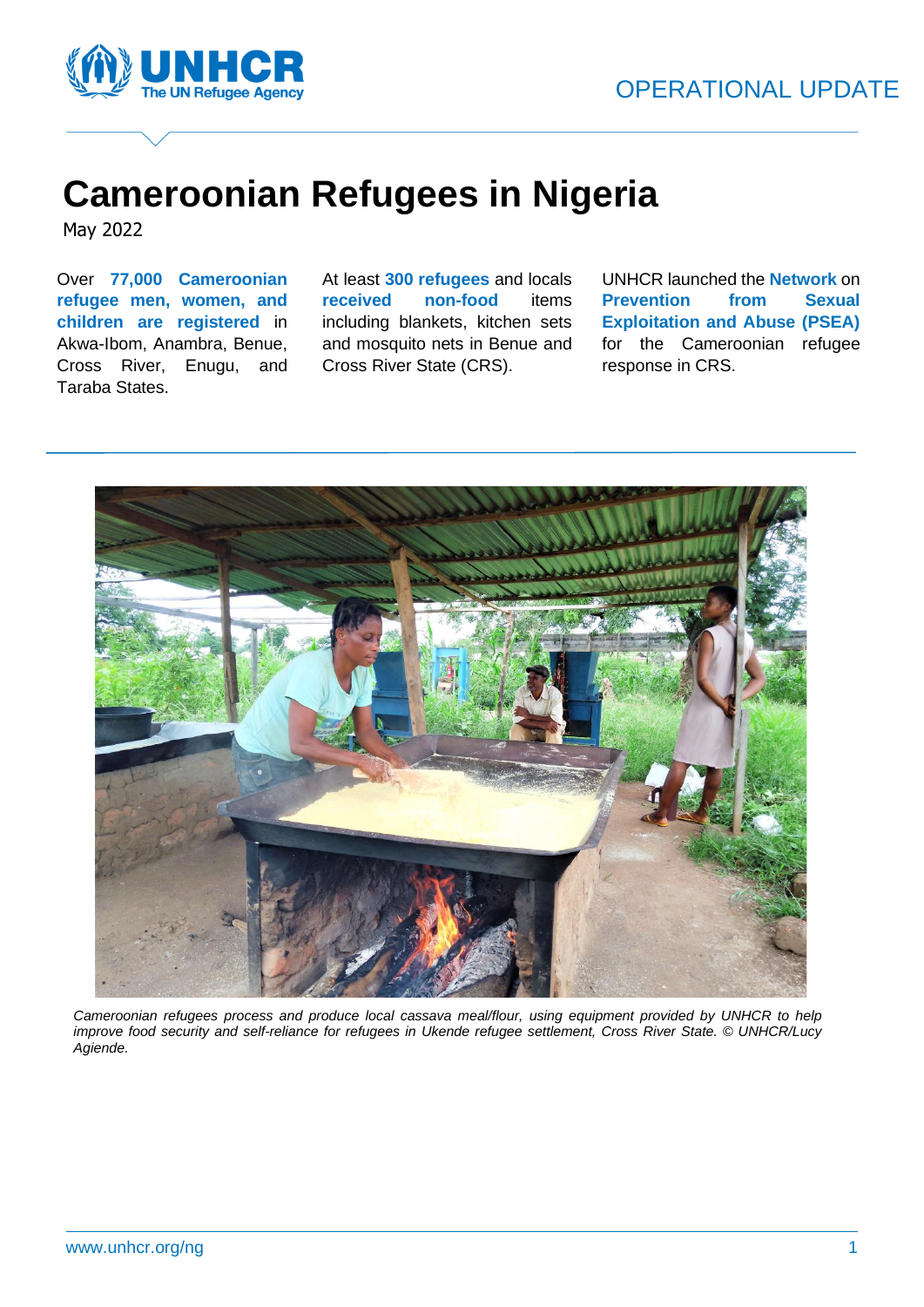

## Operational Highlights

■ On 29 May, **over 500 Cameroonian refugees** reportedly fled from Obonyi 2 village in Cameroon, following a renewed violence by separatist fighters in the Southwest region into border communities in Cross River State (CRS). According to reports, **scores of individuals were allegedly killed, injured, and held hostage** by the **combatants**. Some of the injured are receiving medical assistance at UNHCR-supported health centers in the State. More arrivals are anticipated.

## **PROTECTION**

#### **Protection Monitoring**

- UNHCR collaborated with 12 government, national and international partners to **identify** over **100 protection incidents** including **medical care**, documentation, **child protection**, education, and **Gender-Based Violence (GBV)**. Protection risks were examined and cases were referred to partners providing protection and multisectoral assistance in Akwa Ibom, Benue, Cross River and Taraba (ABCT) States.
- A two-day joint **detention monitoring** visit was conducted by UNHCR, National Commission for Refugees, Migrants and Internally Displaced Persons (NCFRMI), State Emergency Management Agency (SEMA), Foundation for Justice Development and Peace (FJDP), Save the Children and Rhema Care to **advocate against the arbitrary detention of refugee**s and access to fair hearing and justice. The team met with the Police Area Command, Immigration Service, Security Civil Defence Corps, Medium Correctional Centre, and Juvenile Correctional Centre in Benue State. The officials were sensitized on refugee protection, **Prevention from Sexual Exploitation and Abuse (PSEA)**, **child protection,** and the inclusion of refugees in National Identity Number registration.
- On 30 May, UNHCR and its partners visited the Bashu border community of Boki CRS, to **verify reports** of the arrival of over **500 new refugees** and **assess their urgent needs**. The team interacted with the Nigerian soldiers, community leaders, health personnel, and the refugees. The newly arrived refugees informed that their village Obonyi 2 in Cameroon was attacked on 29 May by the separatist fighters following the refusal of the villagers to pay their demand for cash. Scores of villagers were shot dead, others were burnt, lynched and robbed of several millions of CFA francs and food supplies. Health workers at the Bashu Primary Healthcare Centre noted that **15 persons have been treated for gunshot injuries** and **machete wounds**, while four refugees with severe injuries were referred to a secondary health facility. The new arrivals are hosted by locals who keep sharing their limited resources, including food and shelter. UNHCR and partners will continue to monitor the situation, conduct registration, and provide healthcare services for the new arrivals.

#### **Protection Response**

■ On 13 May 2022, UNHCR l**aunched** the **PSEA network** for the Cameroonian refugee response in CRS. The meeting was co-chaired by UNHCR and NCFRMI with the representation from nine agencies/ partners responding to the Cameroonian refugee situation in ABCT States. The PSEA network includes at least one focal point designated by agencies to promote awareness, prevention, coordination, and oversight of sexual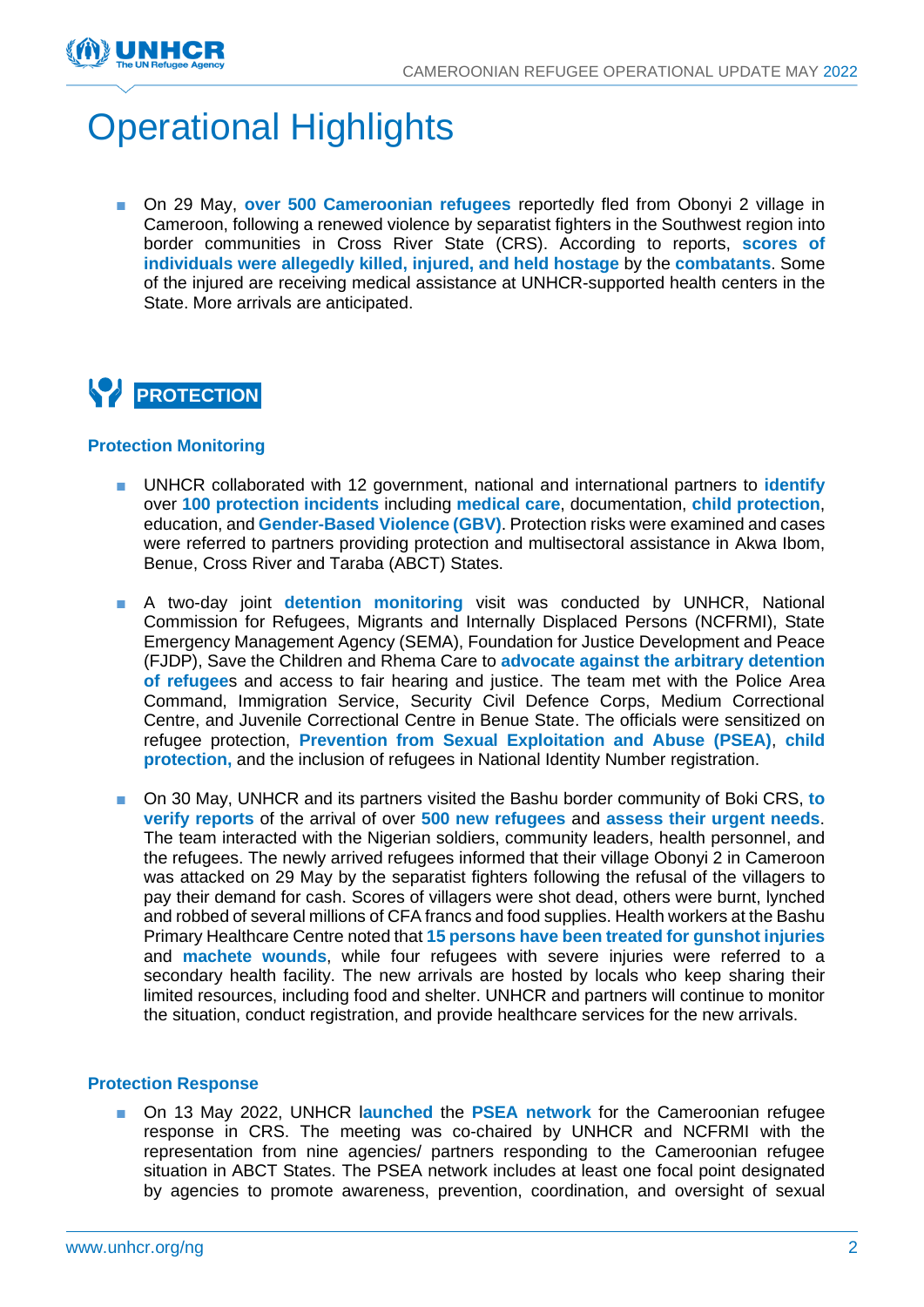exploitation and abuse. A refresher session on PSEA was conducted and the 2022 PSEA workplan was disseminated.

- An additional **152 Cameroonian refugees,** mostly **women,** and **children** from the Northwest and Southwest regions, received evidence of documentation following registration by NCFRMI and UNHCR.
- UNHCR and partners sensitized at least 2,000 **refugees** and locals including students on **GBV, child protection, PSEA,** personal hygiene, referral, and reporting channels at the refugee settlements and host communities in ABCT States. A complaint box was installed at the Abande Primary Healthcare Centre in Benue State **to strengthen the community feedback response mechanism on sexual exploitation and abuse**.
- In Taraba State, UNHCR and its partner Jesuit Refugee Service trained 15 host **community leaders** on the **rights and obligations of refugees.**

#### **Challenges**

- Survivors of GBV are reluctant to disclose details of perpetrators for fear of reprisal.
- Poor attitude of refugee parents to document the birth of their children, despite continuous sensitization by UNHCR and partners.



**WATER, SANITATION AND HYGIENE (WASH):**

■ On 28 May, UNHCR, in collaboration with Save the Children International, Nigerian Red Cross Society, and Rhema Care, **sensitized** over **300 women and girls of reproductive age on personal/menstrual hygiene** management to commemorate the World Menstrual Hygiene Management Day, in schools and primary health centers in Benue and CRS. Some **250 vulnerable women and girls received sanitary pads** to help promote their personal hygiene.



- In ABCT States, at least **13,000 refugees** and **locals** received **health care services** including **antenatal/post-natal** services, **nutrition**, **mental health**, and **vaccinatio**n in about 30 UNHCR-supported facilities.
- Over 2,000 refugee and **host community children** were assessed for malnutrition at the refugee settlements, host communities, and UNHCR-supported health facilities in ABCT States. Some **150 children** identified with severe and moderate malnutrition received **supplementary feeding** provided by UNHCR with support from Foundation Probitas, to improve their growth and wellbeing.
- Some **150 refugees** and locals particularly the **disabled**, **pregnant women, children under 5 years**, and the elderly received **mosquito nets** to help prevent malaria in ABCT States.
- **74 refugee and host community women received delivery kits during childbirth at the** UNHCR-supported health facilities in ABCT States.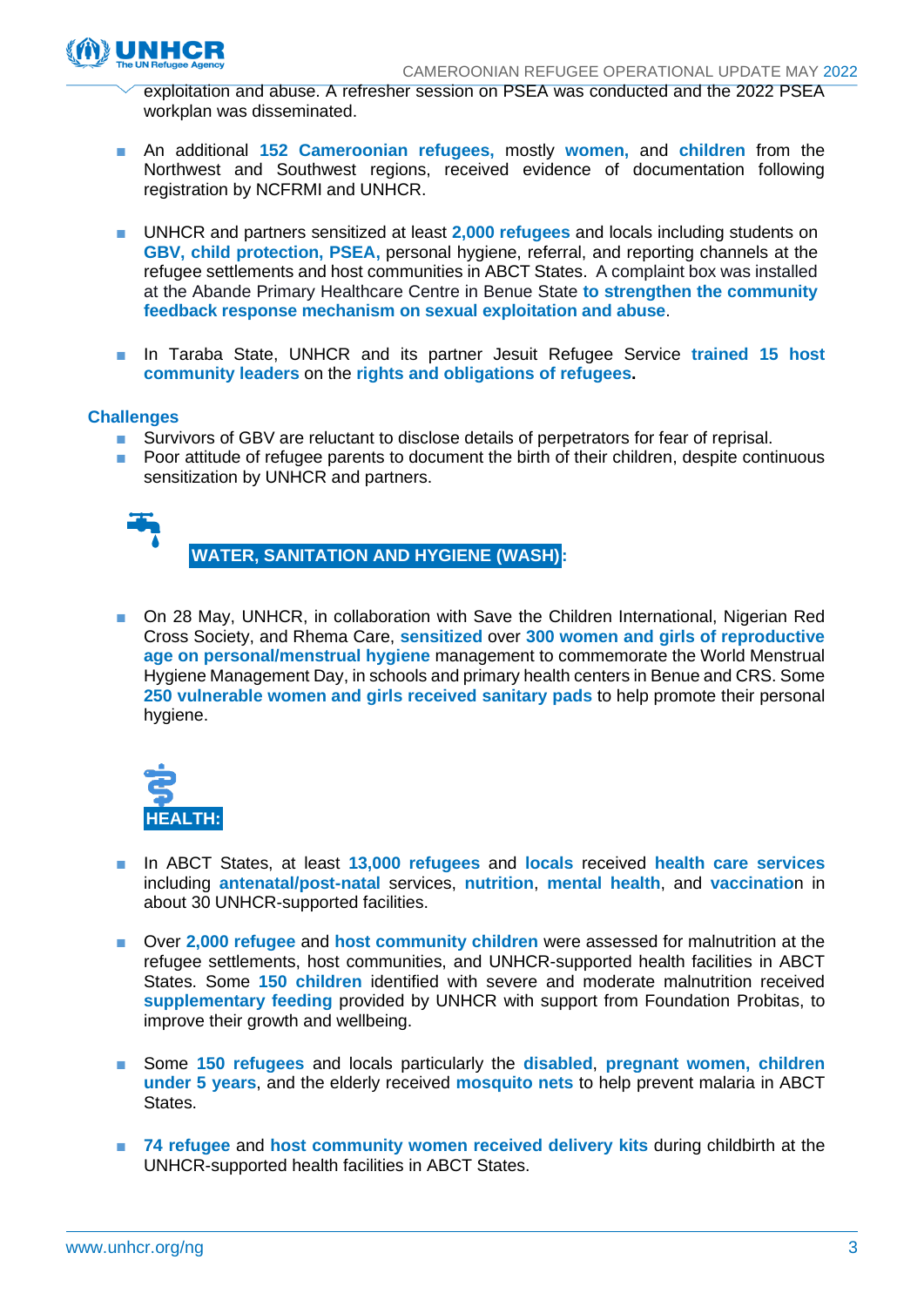



■ On 5 May, UNHCR partner CUSO International held a **business training session** with 184 **refugees** in the Ikyogen refugee settlement and host community in Benue State, to provide professional consulting services including the review of their business plans to promote their business ventures.

### **EDUCATION**:

- UNHCR **paid tuition fees** to the school authorities for over **1,140 refugee students** in public primary and secondary schools for the second term 2021/2022 academic year in Benue State.
- From 28 to 30 May, the University Corridors for Refugees (UNICORE) project team from Italy, including UNHCR and Caritas, conducted a familiarization visit to **assess tertiary educational opportunities for Cameroonian refugee students** in Nigeria. The team met with potential refugee candidates and UNHCR partners to discuss educational activities, priorities, scholarship opportunities, and challenges with the application process. Challenges identified included **lack of internet access, lack of access to academic transcripts**, and a **low number of eligible candidates** due to the restriction in the year of graduation. The UNICORE program is promoted by 33 Italian universities with the support of UNHCR, the Italian Ministry of Foreign Affairs and International Cooperation, Caritas Italiana, and other partners. It aims to increase scholarship opportunities in 2022 for 69 refugees currently residing in Niger, Nigeria, and Cameroon. The call for application was disseminated widely in all refugee locations by UNHCR and partners in ABCT States.
- UNHCR **distributed** about **100 textbooks** donated by the Benue State Ministry of Education to two primary schools in Ikyogen, Benue State, **to improve the quality of education** for refugee pupils and locals.
- On 27 May, UNHCR and partner FJDP celebrated **Children's Day** for *refugee* and host **community children** at a primary school in Ikyogen, Benue State. Various primary schools participated in cultural dances, and sports activities.

#### **Challenges**

- Most refugee parents and students moved to the border communities for farming activities and are yet to resume school.
- Insufficient classrooms to accommodate the early childhood care and development classes for refugee and host community students in Benue State.

#### **SETTLEMENT COORDINATION AND MANAGEMENT, SHELTER AND NFIS**

- Some **300 vulnerable refugees**, **new arrivals,** and locals received **non-food items**  including **blankets, solar lanterns, mosquito nets,** wrappers, underwear**, kitchen set, buckets**, sanitary pads, **soaps,** shaving sticks, and toothbrushes in Benue and CRS.
- UNHCR provided **transitional shelters** to **four refugee households** of 18 individuals whose accommodations were destroyed by strong wind and heavy rain in the Ikyogen refugee settlement, Benue State.